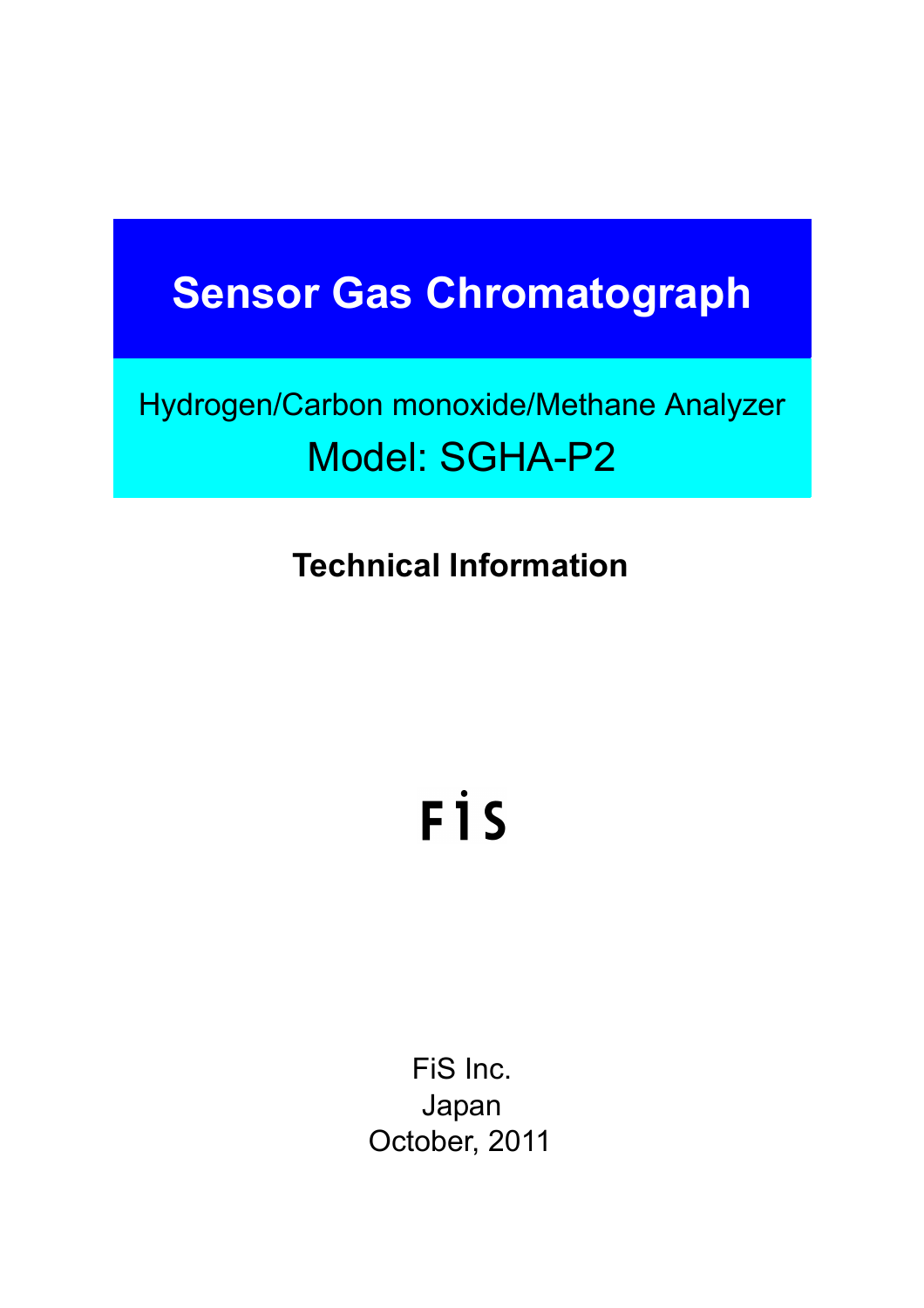| 1. Sensor Gas Chromatograph (SGC)<br>Page 3<br>1) Measurement principle<br>2) Features<br>3) Quantitative measuremen<br>4) Data analysis                                                |
|-----------------------------------------------------------------------------------------------------------------------------------------------------------------------------------------|
| 2. Basic performance<br>1) Accuracy<br>2) Reproducibility<br>3) Interference gases                                                                                                      |
| Page 8<br>1) Initial stabilization time after power-on<br>2) Carrier gas amount<br>3) Ambient temperature<br>4) Ambient atmosphere<br>5) Measurement after a long time of non operation |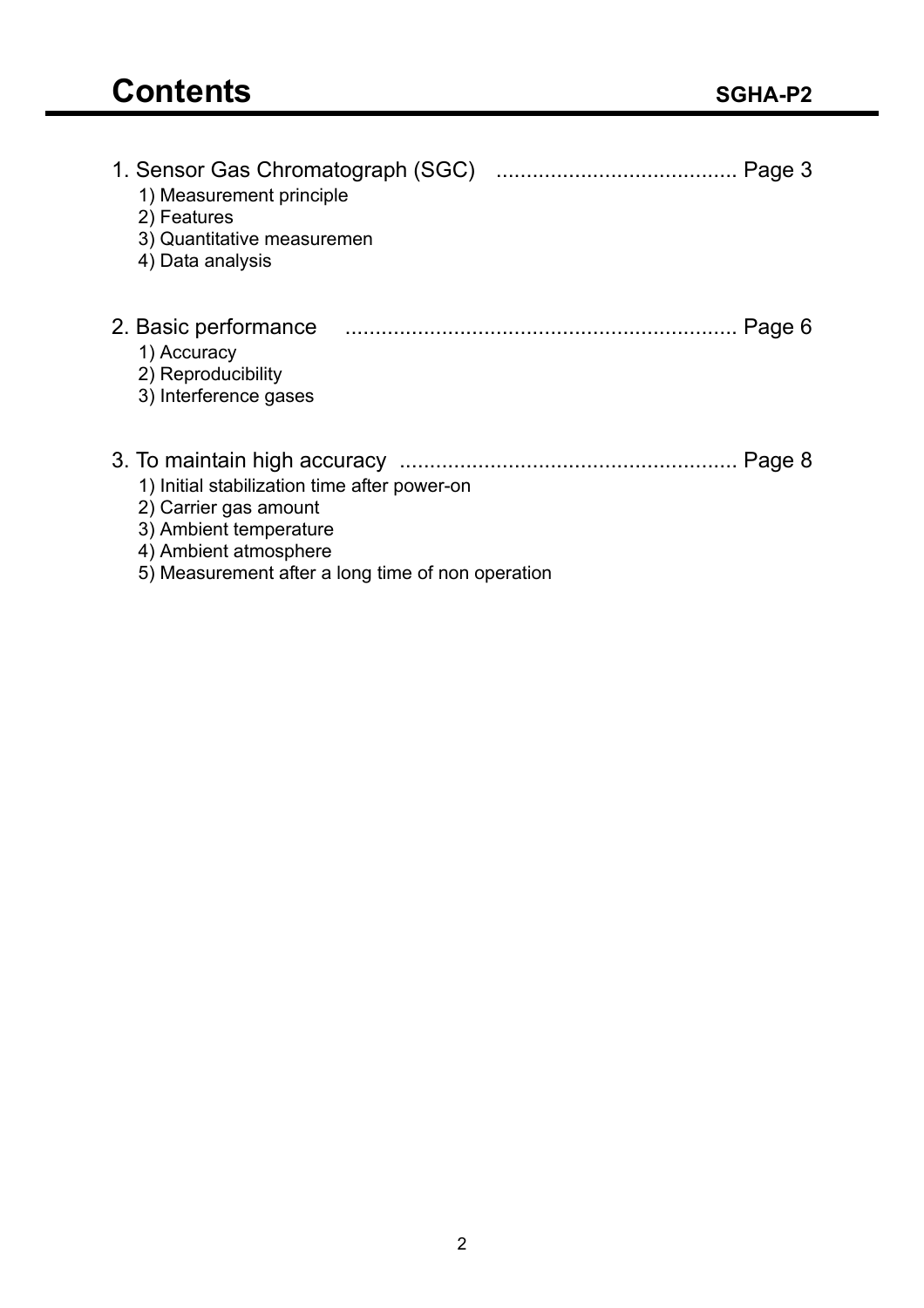# **1. Measurement principle**

ODSA-P2 is a gas chromatograph using a semiconductor gas sensor as a detector. Hydrogen, or other target gas is separated from a gas mixture through chromatography, and measured with a semiconductor gas sensor showing high sensitivity to the target gas.



**Fig. 1 Measurement principle**

# **2. Features**

- Hydrogen can be measured from 1 to 150ppm. When hydrogen-free air cylinder is used, this range will be 50ppb to 150ppm (Option).
- Carbon monoxide, and methane can be also measured.
- Injecting the sampling gas with a syringe will automatically start the measurement and the measurement will be completed in 4 minutes.
- Automatic and continuous sample gas injector is optionally available.
- The following measurement is ready in one minute from the previous measurement completion.
- No high-pressure gas cylinder is needed since ambient clean air is used as carrier gas.
- In case you are concerned about very small amounts of gas in ambient air, the SGC can be optionally modified to connect to a cylinder.
- Other gases than target gas have no influence on the performance.
- Small, light and portable.



**Fig. 2 Block diagram**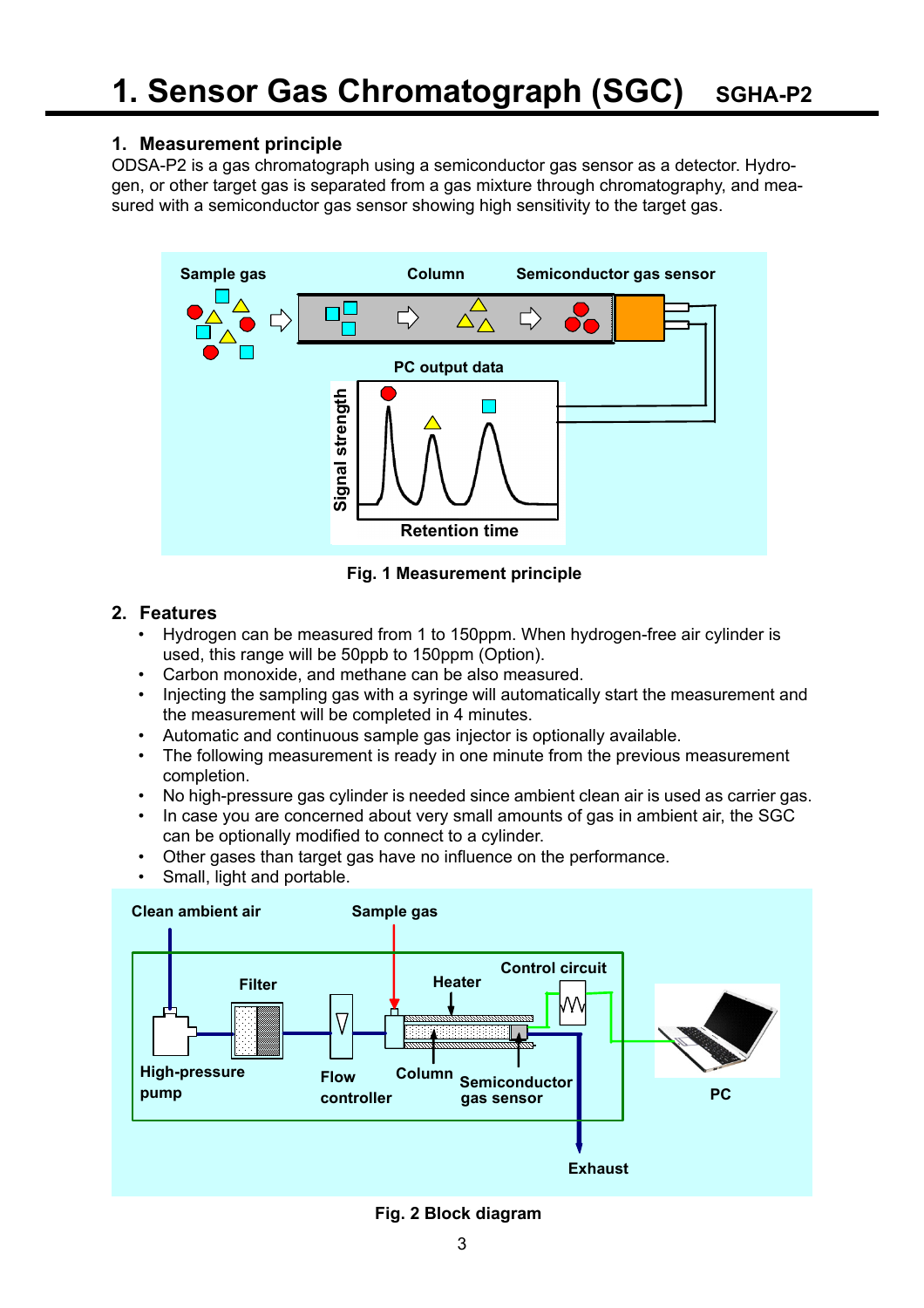#### **3. Quantitative measurement**

Fig. 3 shows the SGC chromatogram of 1 to 100 ppm of standard hydrogen.

Fig. 4 shows the relation between the peak height (signal strength) and concentration in Fig. 3.

The relation should be linear in log-log scale because of semiconductor characteristics. Other concentrations can be calculated based on this relation.





**Fig. 3 Hydrogen standard chromatogram Fig. 4 H2 conc and signal strength**

#### **4. Data analysis**

Measured data is analyzed with our original software "SGC Analyzing Software" which is supplied with the device.

- General gas chromatograph (GC) uses a peak area for quantitative measurement. But SGC uses the peak height. This method has almost no effect of interference gases of which retention time is near to the target gas. The measurement accuracy and reproducibility is the same as those of peak area calculation.
- The base line of the measured chromatogram is corrected to obtain the precise peak height. Small incline of the base line will not influence the measurement accuracy.
- Other gas peaks may appear before the target gas peak. Such peaks cannot be separated by the column used in the SGC. If the sample gas includes a large amount of such gases, their peak may override the target peak. In order to solve this, the interference gas pattern can be separated from the target gas pattern as shown in Fig. 5. If the target gas is hydrogen, no separation is needed because the first gas to appear is hydrogen.



**Fig. 5 Chromatogram of gas mixture and separated gases**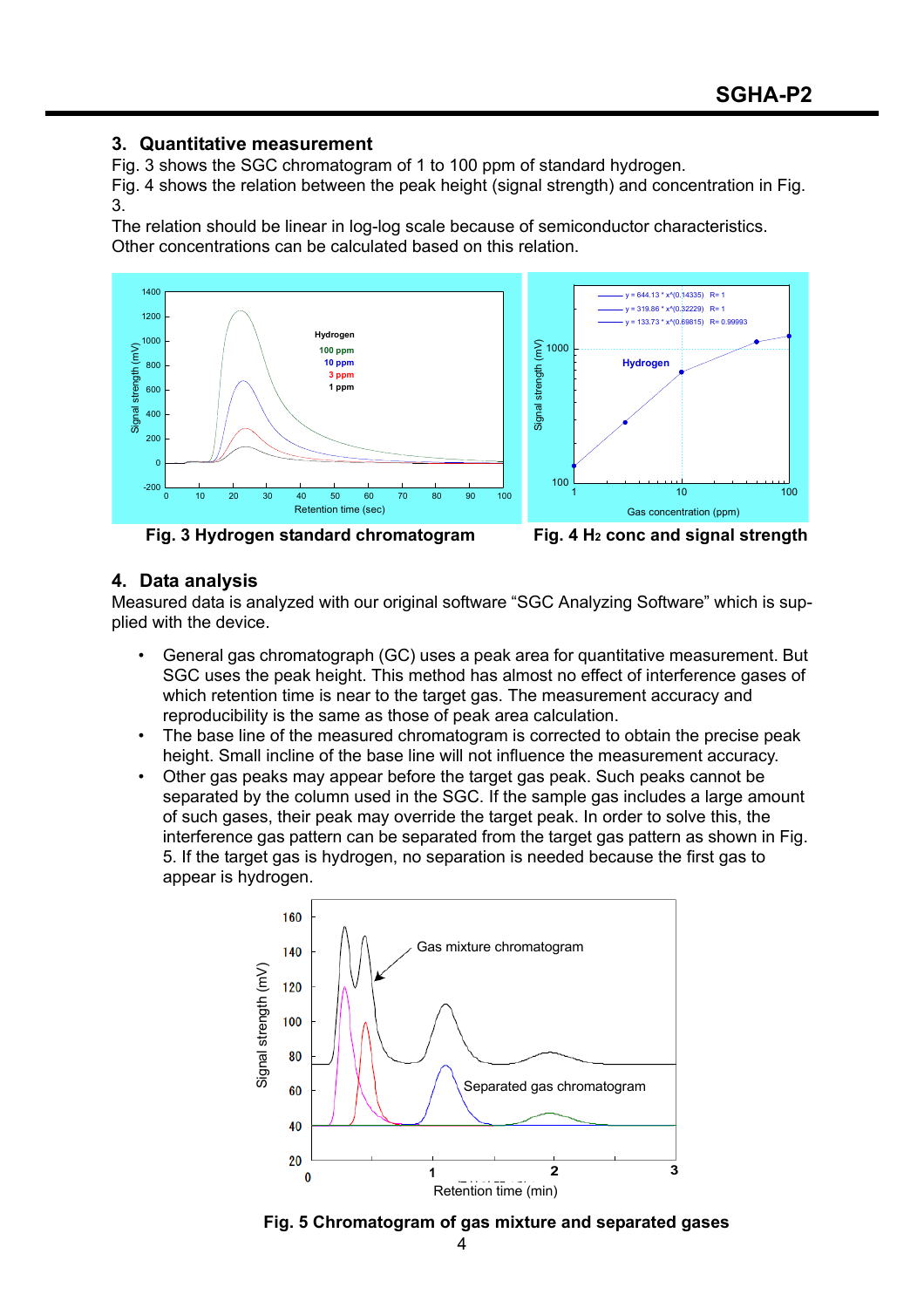## **Semiconductor gas sensor**

SGC uses an SB type semiconductor gas sensor which is developed by FIS. The semiconductor gas sensor uses metal oxides such as tin dioxide for gas sensing material. The electric resistance of this material is changed when the gas is adsorbed on its surface. The sensor makes use of this property for gas detection. The SB sensor has features suitable to the detector of gas chromatograph; small size, low power consumption, high sensitivity, and quick response. Especially, the SB sensitivity is much higher than the sensitivity of the detector used in general GC. This feature has realized highly sensitive GC with a small amount of sample gas.



#### **Terms**

#### **Gas chromatograph**

Gas chromatography is a technology to separate mixture gas into each component with a column and carrier gas. The instrument used to perform gas chromatography is called a gas chromatograph. The resulted chart is called a chromatogram.

#### **Column**

A tubing filled with filler material having different adsorbing capability. The material and heating temperature (column temperature) are selected according to the target gas.

#### **Detector**

Device to detect the separated gases and change to an electric signal. SGC uses a semiconductor gas sensor as a detector.

## **Carrier gas**

Gas always passing through a column and moving the sample gas. Usually, inert gas such as hydrogen, helium, and nitrogen is used. SGC uses air because the semiconductor gas sensor as a detector needs oxygen.

#### **Baseline**

A part of a line on the chromatogram showing only carrier gas without sampled gas.

#### **Peak, Peak height**

A mountain shape output wave on the chromatogram is called a peak. The distance between the top of the peak to the baseline is called peak height.

#### **Retention time**

Time required for the specified compound in the sampled gas to detect from the time of injection. Retention time determines the kind of detection gas.

## **Sensor output (Vs)**

Voltage to which electric conductivity change of highly sensitive semiconductor gas sensor is converted.

## **Signal strength**

Voltage equal to "Vs(0) - Vs" where Vs(0) is the Vs when the measurement starts.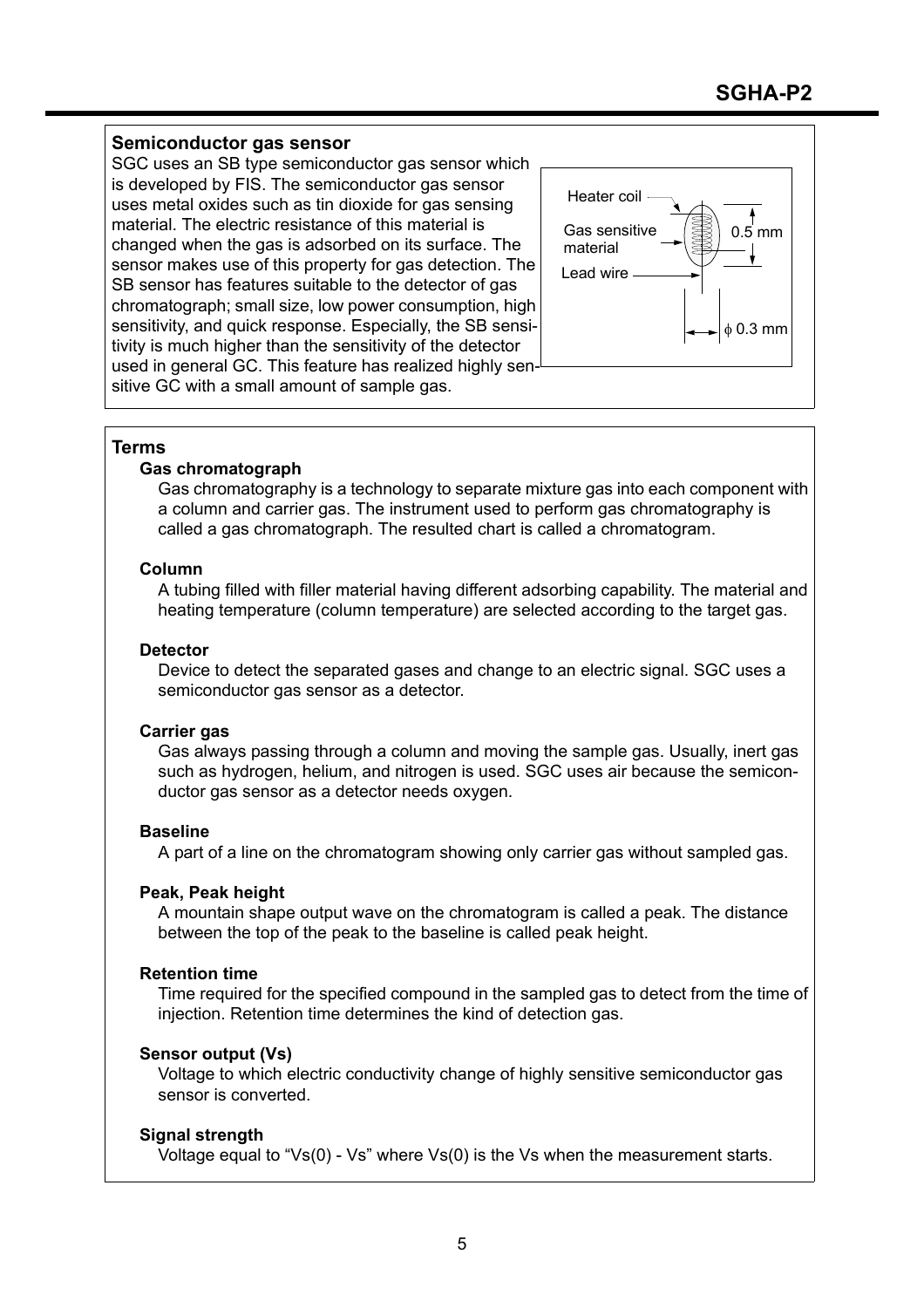# **1. Accuracy**

Measured concentration accuracy immediately after the calibration is +/-15%. Fig. 6 shows the measurement results three times immediately after the calibration, indicating an accuracy of +/-15%.





# **2. Reproducibility**

10 ppm of standard hydrogen was continuously measured with manual gas injection 20 times after the calibration. Fig. 7 shows the results, indicating good reproducibility.

The average is 10.0 ppm and 3 sigma is 6 ppm meaning about 6% of the concentration. The data indicates good accuracy and reproducibility.



**Fig. 7 Reproducibility Manual measurement**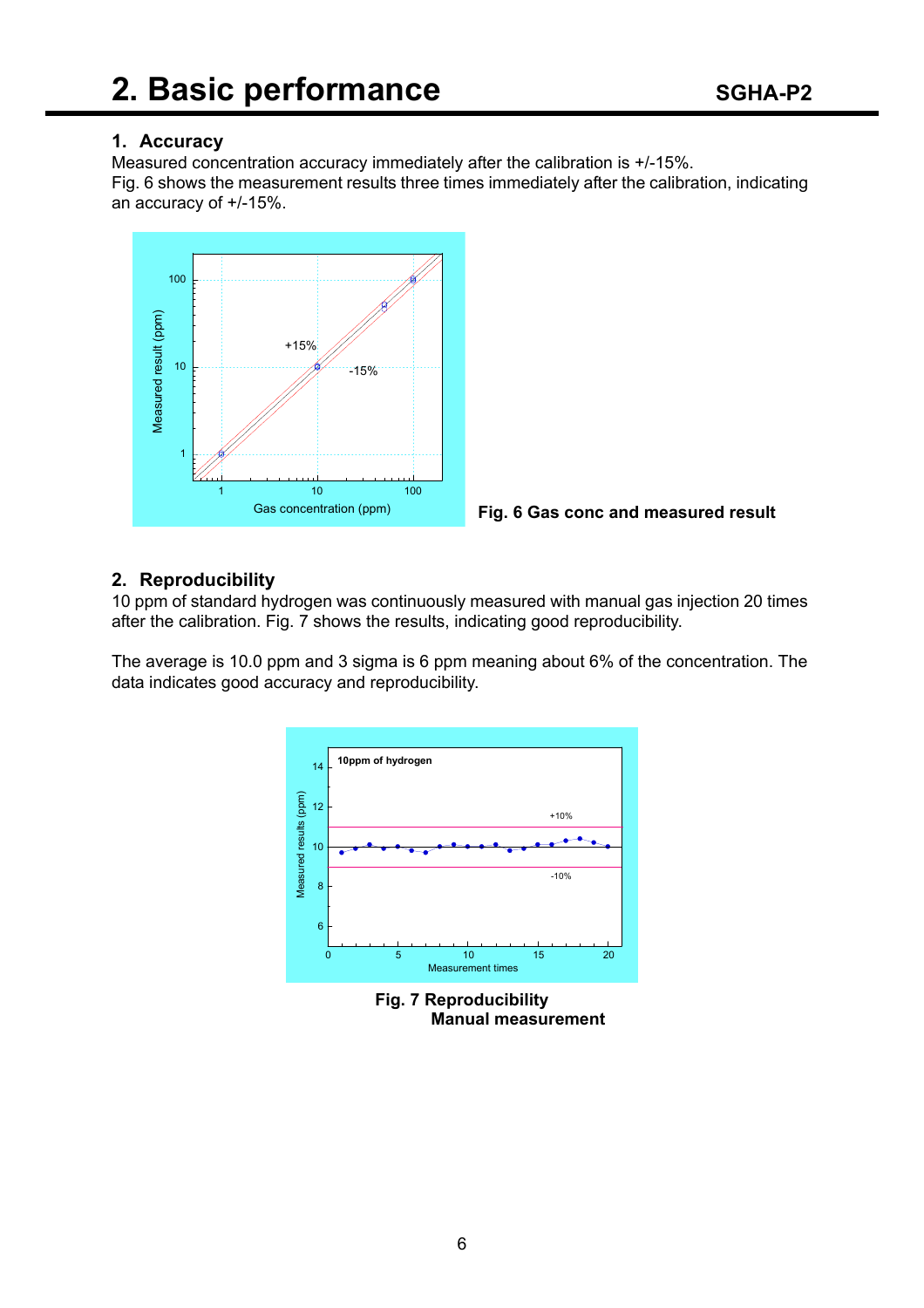# **3. Interference gases**

SGHA-P2 responds to some other gases than hydrogen.

Table 1 shows the retention time for gases. The signal strength is the relative value if the strength of hydrogen is 100.

Please use the retention time and signal strength in the table just as a reference because they depend more or less on the individual device.

As no other gas peak exists near hydrogen, the accuracy is not influenced. Long retention time gas may influence the baseline stability for the following measurements, not the current measurement.

| Gas                                                                                                                                                                                                                                                                                                                                                                                                                                                                                                                                                                   | <b>Chemical formula</b>       | <b>Measured</b><br>conc (ppm) | <b>Retention</b><br>time (sec) | Signal<br>strength | <b>Remarks</b> |  |  |
|-----------------------------------------------------------------------------------------------------------------------------------------------------------------------------------------------------------------------------------------------------------------------------------------------------------------------------------------------------------------------------------------------------------------------------------------------------------------------------------------------------------------------------------------------------------------------|-------------------------------|-------------------------------|--------------------------------|--------------------|----------------|--|--|
| Hydrogen                                                                                                                                                                                                                                                                                                                                                                                                                                                                                                                                                              | H <sub>2</sub>                | 10                            | 23                             | 100                |                |  |  |
| Oxygen                                                                                                                                                                                                                                                                                                                                                                                                                                                                                                                                                                | O <sub>2</sub>                | $\Omega$                      | 55                             | 20                 | * Note 1       |  |  |
| Carbon monoxide                                                                                                                                                                                                                                                                                                                                                                                                                                                                                                                                                       | CO                            | 10                            | 70                             | 14                 |                |  |  |
| Methane                                                                                                                                                                                                                                                                                                                                                                                                                                                                                                                                                               | CH <sub>4</sub>               | 10                            | 150                            | 20                 |                |  |  |
| Nitrogen dioxide                                                                                                                                                                                                                                                                                                                                                                                                                                                                                                                                                      | NO <sub>2</sub>               | 10                            | 244                            | -2                 | Negative peak  |  |  |
| Carbon dioxide                                                                                                                                                                                                                                                                                                                                                                                                                                                                                                                                                        | CO <sub>2</sub>               | 100%                          | 23                             | 130                |                |  |  |
| Acetylene                                                                                                                                                                                                                                                                                                                                                                                                                                                                                                                                                             | C <sub>2</sub> H <sub>2</sub> | 100                           | 1600                           | 33                 |                |  |  |
| Ethylene                                                                                                                                                                                                                                                                                                                                                                                                                                                                                                                                                              | C <sub>2</sub> H <sub>4</sub> | 10 <sup>°</sup>               | 1850                           | 28                 |                |  |  |
| Ethane                                                                                                                                                                                                                                                                                                                                                                                                                                                                                                                                                                | C <sub>2</sub> H <sub>6</sub> | 100                           | 3080                           | 37                 |                |  |  |
| *Note 1: The carrier gas used in SGC includes 21% oxygen corresponding to the ambient air. Then, the semi-<br>conductor gas sensor's output indicates this oxygen concentration when no sample gas exists. If the<br>oxygen concentration is largely different from 21%, the corresponded oxygen peak will appear. If the<br>oxygen concentration in the sampled gas is much larger than 21%, the peak height will be higher. If it is<br>much lower than 21%, the peak height will be lower. This data indicates the output for no oxygen, such<br>as 100% nitrogen. |                               |                               |                                |                    |                |  |  |

**Table 1: Retention time and signal strength for various gases**